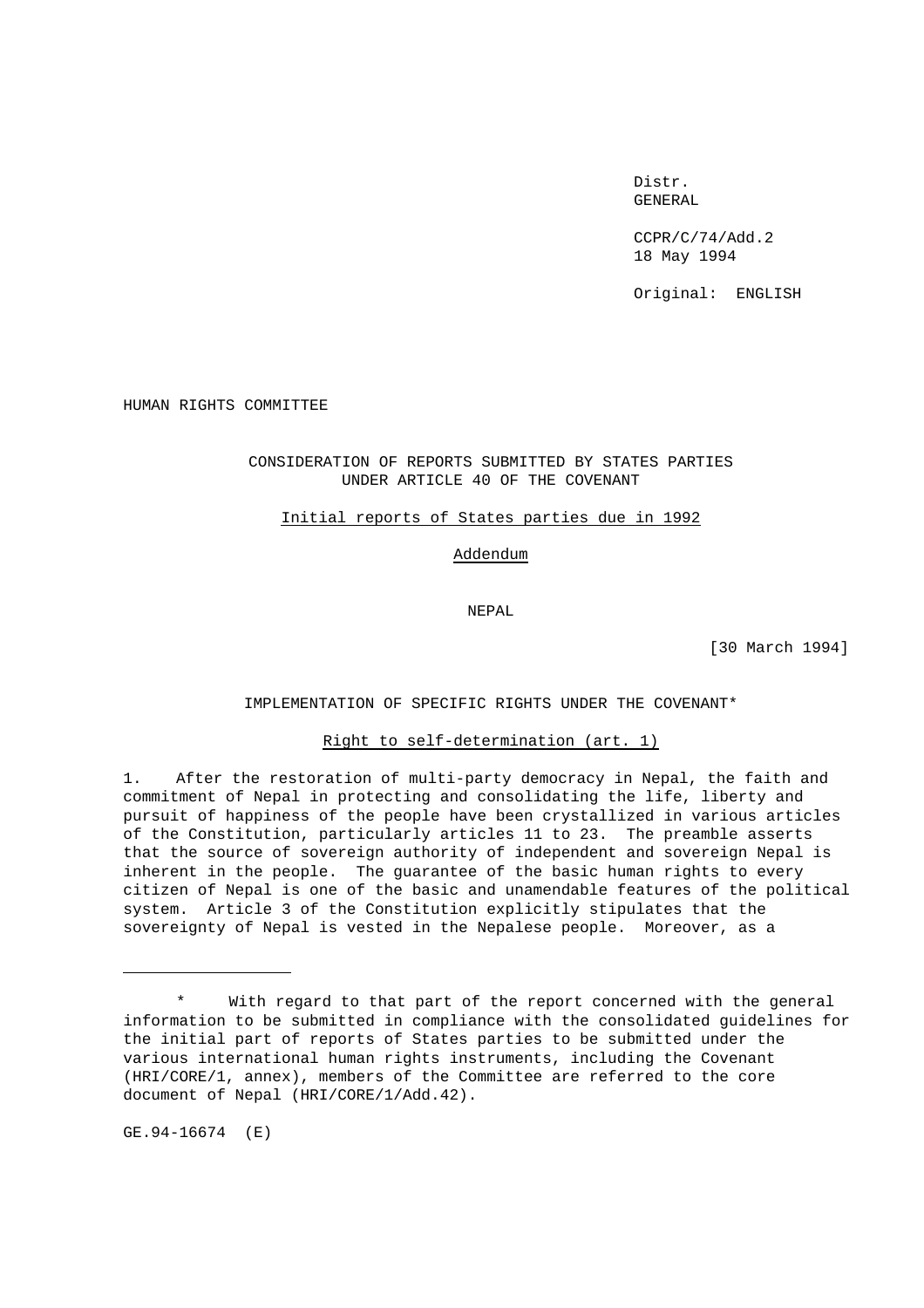sovereign State, Nepal has the right to enter into relations with other States, conclude treaties with them, exchange diplomatic and consular representatives, and participate in the work of international organizations. Nepal is a member of the United Nations, its specialized agencies, Non-aligned Movement, the Group of 77 and various other international as well as regional organizations.

2. As an active member of the United Nations, Nepal has been playing an active and dynamic role in formulating international legal documents governing such legal principles and prescriptions as the sovereign equality of States, the non-use or threat of force, territorial sovereignty, the peaceful settlement of disputes, non-intervention and interference in domestic affairs of States, respect for human rights and fundamental freedoms, equality of rights, the right of people to determine their own destiny, cooperation and friendly relations among States and pacta sunt survanda under international law. Nepal is active in all national and international forums where the right of peoples to self-determination is discussed. It has advocated the immediate granting of this right to people who are still under the domain of colonialism.

#### Equality of rights and protection of rights (art. 2)

3. The equality of rights of citizens is a principle of the Constitution. All branches of current legislation are devoted to giving it a concrete form. Article 11 of the Constitution stipulates equality before the law and equal protection of the law as stated in article 2 of the Covenant. Article 11 (2) of the Constitution says that there shall be no discrimination against any citizen in the application of general laws on grounds of religion, race, sex, caste, tribe or ideological conviction. However, special legal provisions may be made for the protection and advancement of the interests of women, children, the aged or those who are physically or mentally incapacitated or those who belong to a class which is economically, socially or educationally backward.

4. Similarly, article 11 (4) provides that no person shall, on the basis of caste, be discriminated against as untouchable, be denied access to any public place, or be deprived of the use of public utilities. Any contravention of this provision is to be made punishable by law and to this effect section 10 A of the chapter on Adal (public order) of Muluki Ain (the law of realm) provides for punishment in this case of one year imprisonment or 3,000 rupees fine or both.

5. Section 3 of the Civil Liberties Act, 2012 B.S. (1954 A.D.) (hereinafter referred to as the Civil Liberties Act) deals with equality before the law and equal protection of the law. Section 4 prohibits any restrictions against any citizen on the basis of religion, race, sex, caste, or any of these, in appointing to civil posts.

6. Even in times of emergency - declared under article 115 of the Constitution - the right to equality stipulated in article 11 of the Constitution may not be suspended.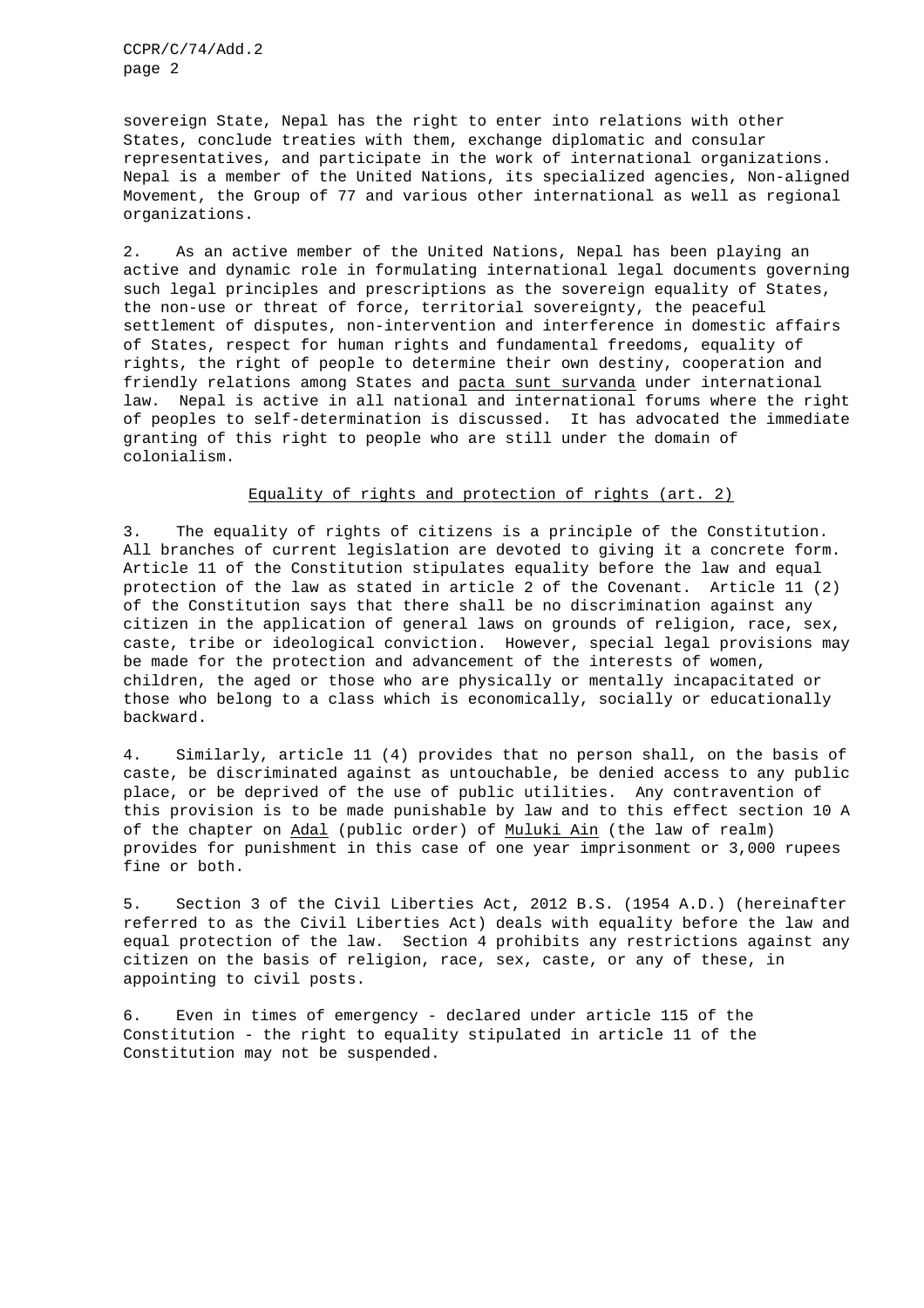7. Nepal has adopted the necessary constitutional and legislative measures to give effect to the rights recognized in the Covenant. Any person whose rights and freedoms as recognized in the Covenant are violated has an effective remedy, notwithstanding that the violation has been committed by persons acting in an official capacity. Such person shall have a judicial remedy by the competent judicial organ. Article 88 of the Constitution reads:

"(1) Any Nepali Citizen may file a petition in the Supreme Court to have any law or any part thereof declared void on the ground of inconsistency with this Constitution because it imposes an unreasonable restriction on the enjoyment of the fundamental rights conferred by this Constitution or on any other ground, and extra-ordinary power shall rest with the Supreme Court to declare that law as void either ab initio or from the date of its decision if it appears that the law in question is inconsistent with the Constitution."

"(2) The Supreme Court shall, for the enforcement of the fundamental rights conferred by this Constitution, for the enforcement of any other legal right for which no other remedy has been provided or for which the remedy even though provided appears to be inadequate or ineffective, or for the settlement of any constitutional or legal question involved in any dispute of public interest or concern, have the extra-ordinary power to issue necessary and appropriate orders to enforce such rights or settle the dispute. For these purposes, the Supreme Court may, with a view to imparting full justice and providing the appropriate remedy, issue appropriate orders and writs including the writs of habeas corpus, mandamus, certiorari, prohibition and quo warranto..."

## Equality of rights between men and women (art. 3)

8. The Nepalese Constitution and legislation have paid considerable attention to providing women with special privileges ensuring their right to work, to promote and to participate in public life and to giving them a possibility equal to that enjoyed by men of making use of those rights. The Constitution, under the above-mentioned article 11, has ensured the equal right of men and women to enjoy all civil and political rights set forth in the Covenant.

9. Under article 26 (7) of the Constitution, the State is directed to pursue a policy of making the female population participate to a greater extent in the task of national development by making special provisions for their education, health and employment; and under article 26 (9) the State is directed to pursue such policies in matters of education, health and social security of orphans, helpless women, the aged, the disabled and incapacitated persons as will ensure their protection and welfare. Similarly, article 114 provides that for the purposes of elections to the House of Representatives, at least 5 per cent of the total number of candidates contesting an election from any organization or party must be women. This provision is one of the conditions to be fulfilled by any political party or organization in order to qualify for registration under the Constitution.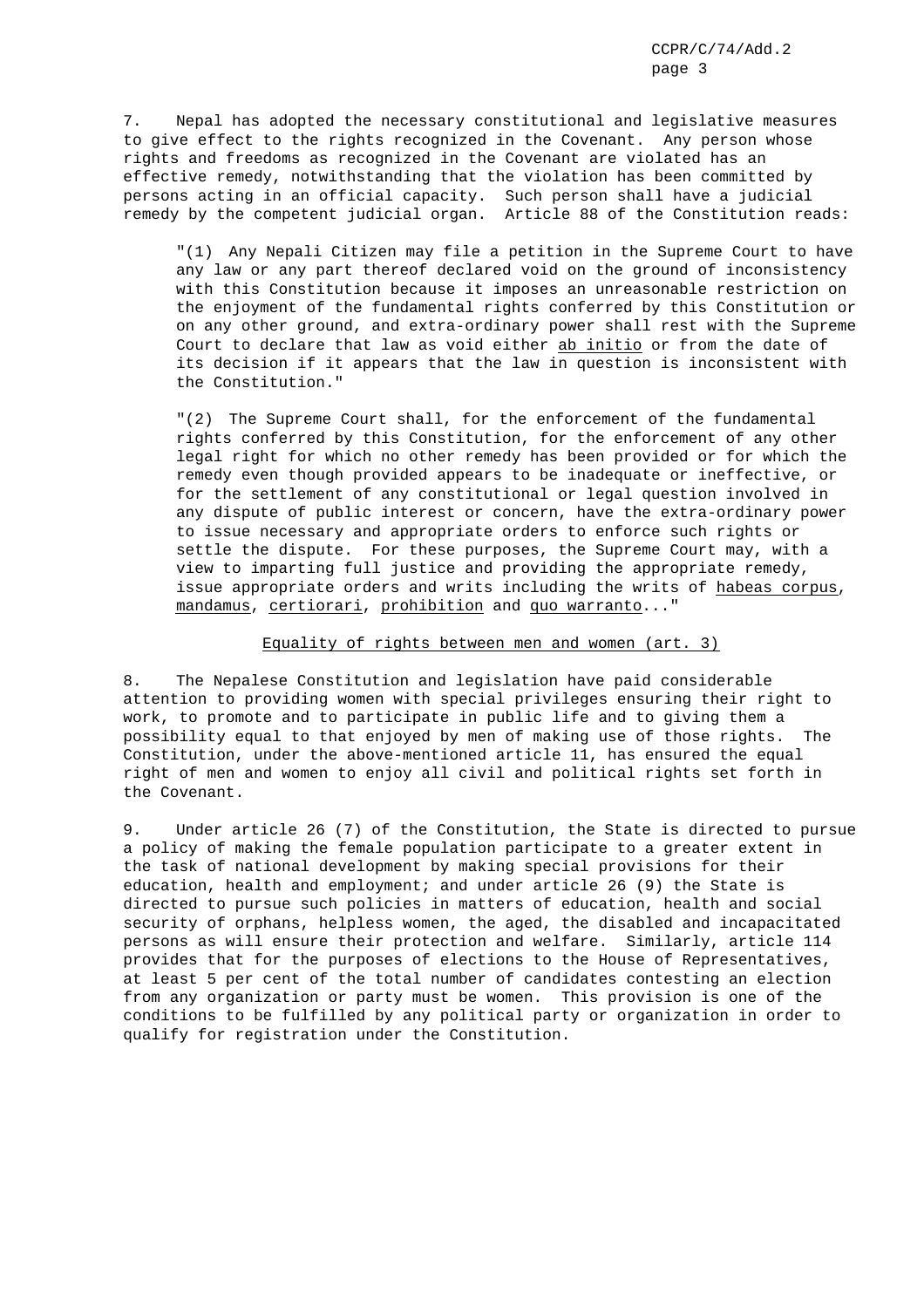10. Sections 3, 4, and 5 of the Civil Liberties Act have provided, inter alia, the equality of rights between men and women. Thus, the Constitution and legislation have paid due attention to making it easier for women to effectively exercise their legally recognized rights, equal to those of men, to work, to have an education and to take part in public, political, cultural and other social activities by improving their conditions of life and work by extending help to families with children, etc.

# Civil and political rights in time of public emergency (art. 4)

11. Article 115 of the Constitution deals with emergency situations of the State. When a grave emergency arises in regard to the sovereignty or integrity of the Kingdom of Nepal or the security of any part thereof, whether by war, external aggression, armed rebellion or extreme economic disarray, His Majesty may, by proclamation, declare or order a state of emergency in respect of the whole of the Kingdom of Nepal or of any specified part thereof. This declaration may be prolonged for one year if the House of Representatives deems it necessary. Freedom of opinion and expression, freedom to assemble peacefully and without arms, freedom to move throughout the Kingdom and reside in any part thereof, provision against censorship of news items, articles or other reading materials, the rights against preventive detention, to information, to property, to privacy and to constitutional remedy may be suspended. However, some non-derogable rights, particularly the right to equality, the remedy of habeas corpus, the rights regarding criminal justice, cultural and educational rights, the right to religion, the right against exploitation and right against exile may not be affected. This constitutional provision explicitly fulfils the spirit of article 4 of the Covenant.

### Safeguard clauses (art. 5)

12. The Constitution and other Nepalese legislation make no provisions imposing any restriction upon or derogation of any of the fundamental human rights recognized or existing in the Constitution or legislation on the pretext that the Covenant does not recognize such rights or that it recognizes them to a lesser extent. The fundamental rights recognized in part III of the Covenant conform to the general principles of the Constitution and existing Nepalese law and if any group or individual should wilfully abuse the provisions of the Covenant, they would become subject to the provisions of the law of Nepal.

## Right to life (art. 6)

13. The Constitution guarantees that every citizen has an inherent right to life. Article 12 (1) of the Constitution explicitly provides that no person shall be deprived of his personal liberty save in accordance with the law, and no law shall be made which provides for capital punishment. As the death penalty has been abolished by the Constitution, no death sentence may be carried out in the territory of the Kingdom.

14. Except for some serious criminal offences like high treason, attempts on the life of the King or his consort, terrorism and some other serious crimes, capital punishment was not prescribed under the legal system in the country even during the Panchayat era (1961-1990). The fact that capital punishment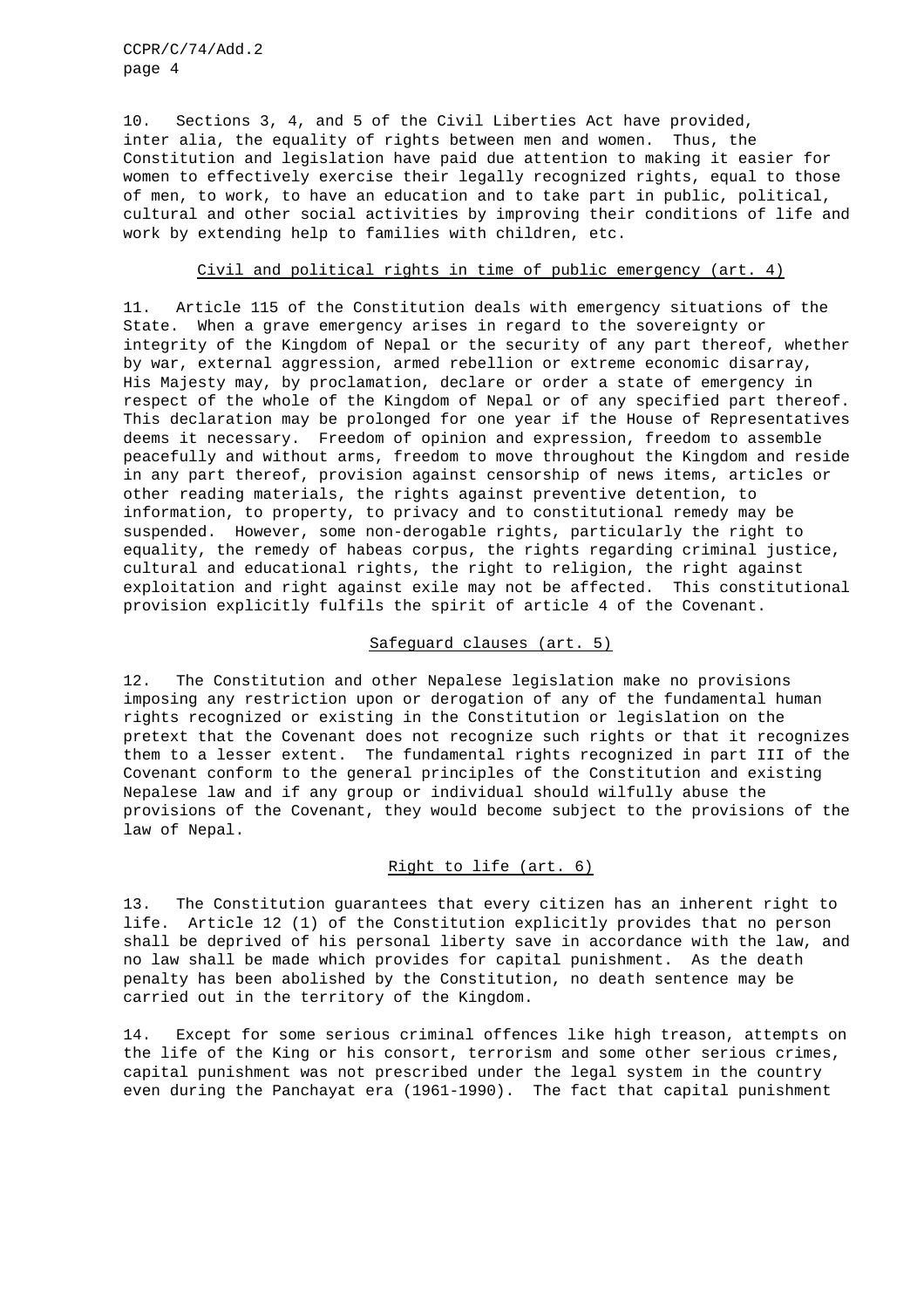was provided for in the law at that time was more significant than the actual enforcement of such a sentence, and in Nepal capital punishment is a most rare phenomenon. No death penalty has been carried out since two Nepali Congress workers, Bhim Narayan Shrestha and Yagya Bahadur Karki, were executed in 1979.

# Prohibition against subjecting people to torture or to cruel, inhuman or degrading treatment or punishment (art. 7)

15. Article 14 (4) of the Constitution reads: "No person who is detained during investigation or for trial or for any other reason shall be subjected to physical or mental torture, nor shall be given any cruel, inhuman or degrading treatment. Any person so treated shall be compensated in a manner as determined by law."

16. Nepalese legislation has consistently prohibited torture or cruel, inhuman or degrading treatment or punishment. In international forums Nepal has been speaking for active global cooperation against torture. On 14 May 1991 Nepal became a party, by accession, to the Convention against Torture and Other Cruel, Inhuman or Degrading Treatment or Punishment.

17. Hence, the above-mentioned constitutional provision provides a substantial safeguard against torture and other illegal methods of investigation. Besides, a bill to provide compensation to the victims of torture has been recently tabled in Parliament and is now under consideration by the House of Representatives.

# Prohibition of slavery, the slave trade or forced labour (art. 8)

18. No slavery, slave trade or institutions or practices similar to slavery are found in Nepal. Nepalese law has prohibited forced labour or servitude. Traffic in human beings, slavery, serfdom or forced labour in any form are prohibited by article 20 of the Constitution. Every citizen is provided with the right against any form of exploitation. However, compulsory service prescribed by law for public purposes is an exception to this provision.

19. The chapter "Relating to trafficking in persons" of the Muluki Ain prohibits the act of selling persons and has declared such an act to be a criminal offence. Section 1 of the chapter prohibits taking a person out of the territory of Nepal and/or to sell him or her. Similarly, the Trafficking in Persons (Control) Act, 2043 provides as punishment for such an act imprisonment for up to 15 years. Section 3 of the chapter prohibits making anyone a slave, serf or anything of that kind. The offenders to this law are liable to imprisonment for 3 to 10 years, and the victim is also entitled to compensation from the offender.

20. Similarly, the chapter relating to "Wages" of the Muluki Ain provides that no one can be employed in any job without his or her consent. Except as otherwise settled by any contract and arrangement, to employ anybody without providing him with reasonable wages is illegal. The perpetrator of this offence is liable to pay a maximum fine of 100 rupees and the victim is entitled to receive the wages for his work done.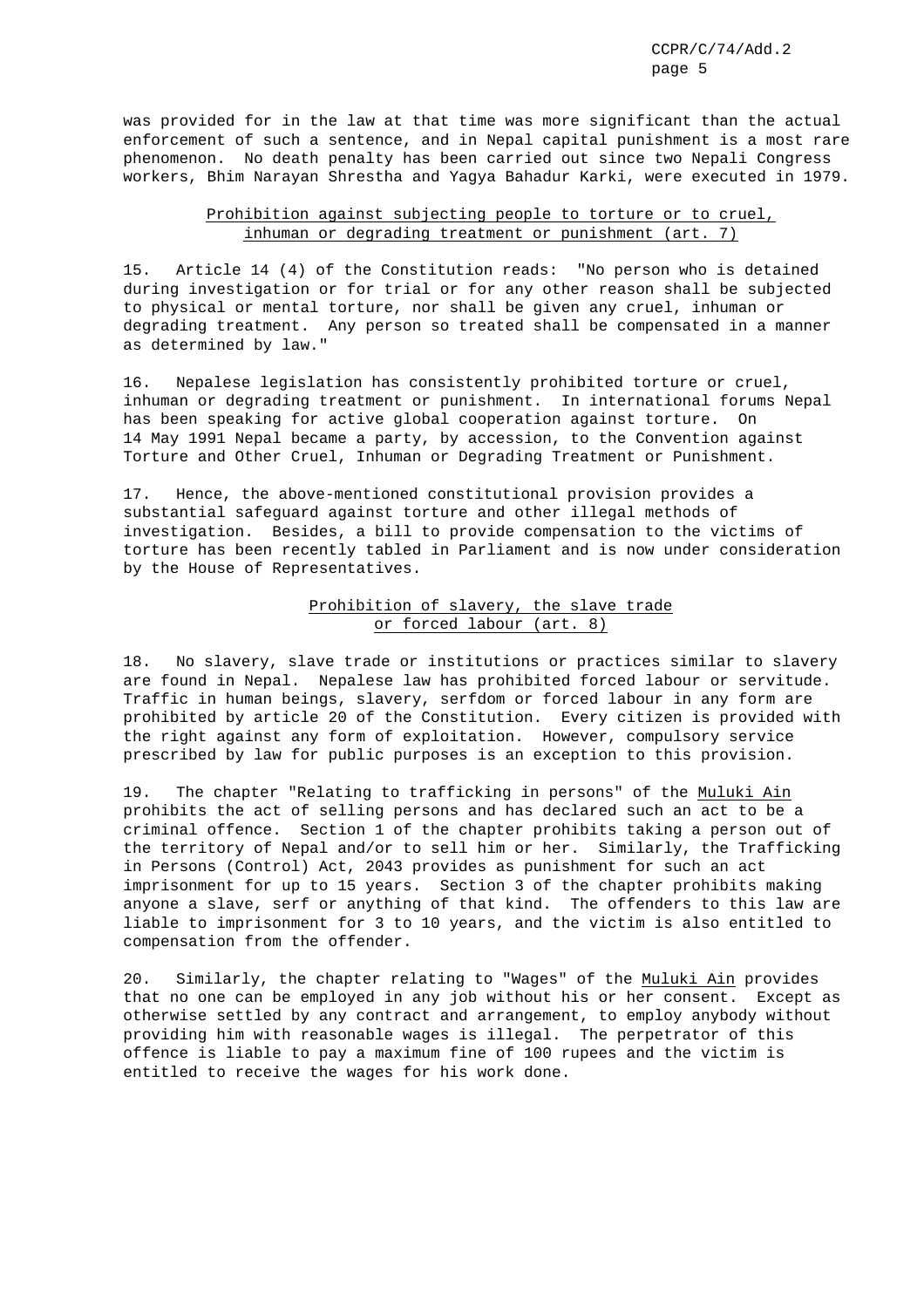21. The Constitution aims at establishing an economic system based on social justice by preventing economic exploitation of any class or individual. Every citizen is free to practise any profession or to carry on any occupation, industry or trade. One is free to choose a profession in accordance with one's choice, abilities, training and education.

# The right to freedom and security of person (art. 9)

22. Every citizen has the right to liberty and security of person. Article 14 (5) of the Constitution provides that no person who is arrested shall be detained without being informed, as soon as possible, of the grounds for such arrest, nor shall he be denied the right to consult and be defended by a legal practitioner of his choice. Moreover, every person who is arrested and detained in custody shall be produced before a judicial authority within a period of 24 hours after such arrest, excluding the time required for the journey from the place of arrest to such authority, and no such person shall be detained in custody beyond the said period except on the order of such authority. Similarly, section 15 of the Civil Liberties Act provides that no person shall be detained without being informed as to the reason for detention. "Right to be informed" is strictly followed in legal and judicial practice.

23. Anyone arrested or detained on a criminal charge is brought promptly before a competent court or any other authority authorized by law to exercise judicial power. Every citizen has in such a case the right to seek appellate jurisdiction in the Appellate Court or move writ petition in the Supreme Court or the Appellate Court to test the legality of his detention. The writ of habeas corpus has been an effective remedy against illegal detention in the realm.

24. The right against preventive detention is also a fundamental right of citizens guaranteed by the Constitution. Article 15 of the Constitution provides that no person shall be held under preventive detention unless there is sufficient ground or an immediate threat to the sovereignty, integrity or law and order situation of the Kingdom of Nepal. Moreover, the Constitution in article 15 (2) explicitly provides that any person held under preventive detention shall, if his detention was contrary to law or in bad faith, has the right to be compensated in a manner prescribed by law. The Public Security Act, 2046, a law made for this purpose, in section 3.1 provides that if a person poses an immediate threat to the sovereignty, territorial integrity or the law and order situation of the country, he can be held, by an order of the Chief District Officer, in preventive detention for a specific time and in a specific place. This threat must be demonstrated with due reason and sufficient ground. But under section 12 A, if a person is held under detention in an illegal manner or with a mala fides intention, he is entitled to have reasonable compensation by a decree of a law court for such illegal detention.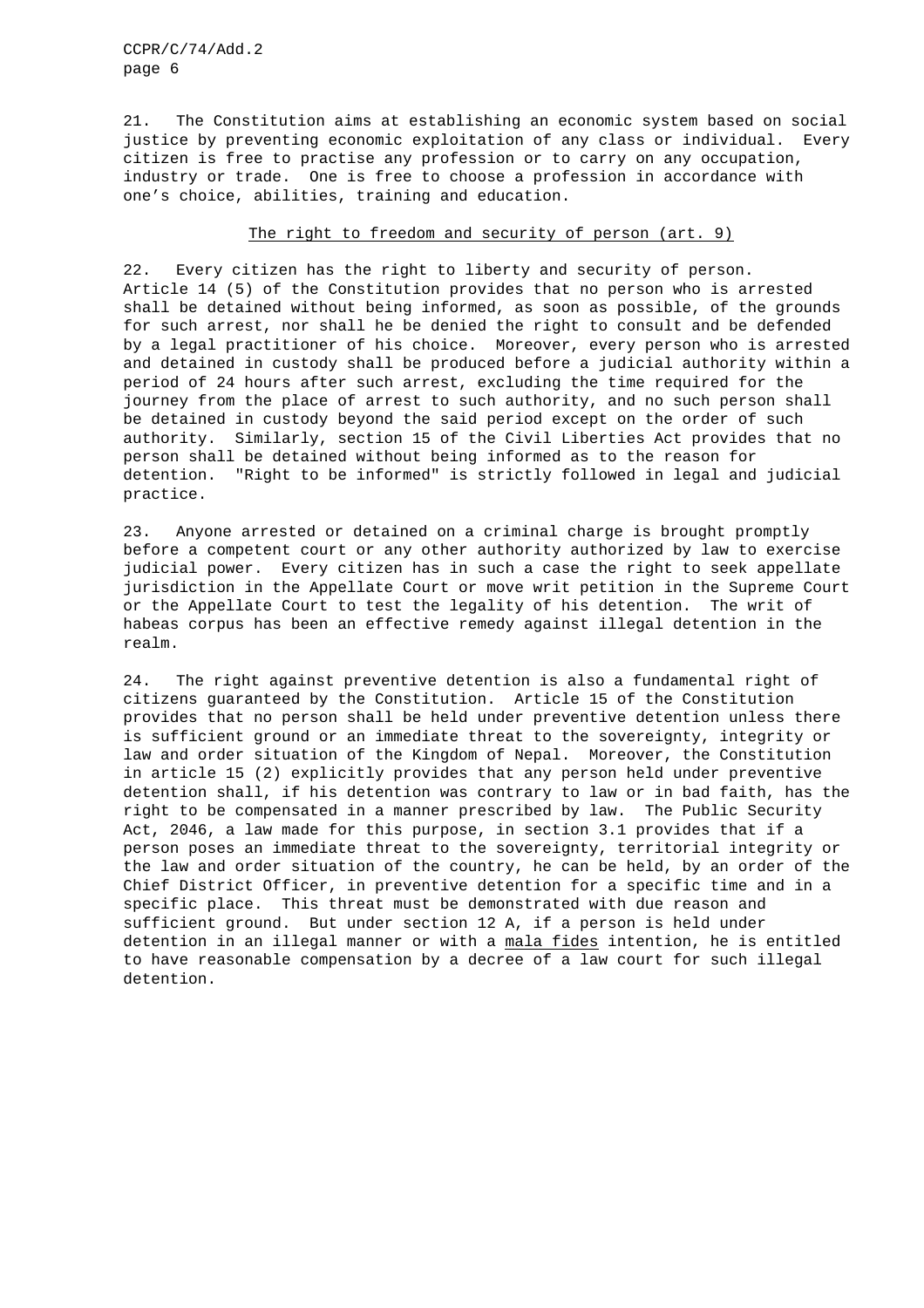# The right of persons deprived of their liberty to be treated with humanity (art. 10)

25. Nepal is a party to the Convention against Torture and Other Cruel, Inhuman, or Degrading Treatment or Punishment. The Nepalese penal system is based mainly on reformative theory and Nepalese legislation has paid substantial attention to reforming the convicted persons and rehabilitating them. For example, section 41 A of chapter on "Punishment" of the Muluki Ain provides that so long as the convicted person personally submits himself to the law court and becomes ready to pay a fine or undergo imprisonment in accordance with the judgement, 20 per cent of that punishment may be reduced by the court. The Prisons Act, 2019 (1962 A.D.) stipulates legal provisions concerning the process of keeping criminals in prison, the treatment therein and the facilities thereof. These provisions are aimed at providing criminals with humanitarian treatment. Section 6 of the same Act stipulates that males and females in custody and in prison, and criminals in civil and criminal cases are to be kept separately. Section 8 deals with the status and maintenance of minors in prison. Section 10 prohibits the forced labour of prisoners; however, any act can provide this in order to enhance the economic status and reformation of the prisoners. Section 12 provides that the female prisoner who is six months' pregnant may be released on bail, except for female criminals convicted of serious crimes such as sedition or homicide. Prison personnel violating the provisions of the Act or failing to perform the duties set forth in the Act are liable to punishment under sections 20, 22, 24 and 25 of the Act.

# Prohibition of imprisonment on the ground of inability to fulfil a contractual liability (art. 11)

26. Nepalese legislation makes no provision for imprisonment on the ground of inability to fulfil a contractual obligation. Such cases have never been brought before the courts.

# Freedom of movement and choice of residence: right to leave any country (art. 12)

27. Nepalese citizens enjoy freedom of movement, free choice of residence and other rights provided for under article 12 of the Covenant. Article 12 of the Constitution provides that every citizen shall have freedom to move throughout the Kingdom and reside in any part thereof. Any Nepalese citizen is free to enter the country.

28. However, article 12.2 (4) of the Constitution provides that reasonable restrictions may be imposed on this right, by law if so warranted, to maintain harmonious relations between peoples of various castes, tribes or communities. Thus, this provision substantially complies with the provisions of article 12 (3) of the Covenant.

### Right of an alien not to be expelled unlawfully (art. 13)

29. Nepalese legislation pays considerable attention to the rights of aliens. Section 3 of the Immigration Act. 2049 (1992 A.D.) provides that no foreigner can enter or reside in Nepal without obtaining a visa. Section 6 authorizes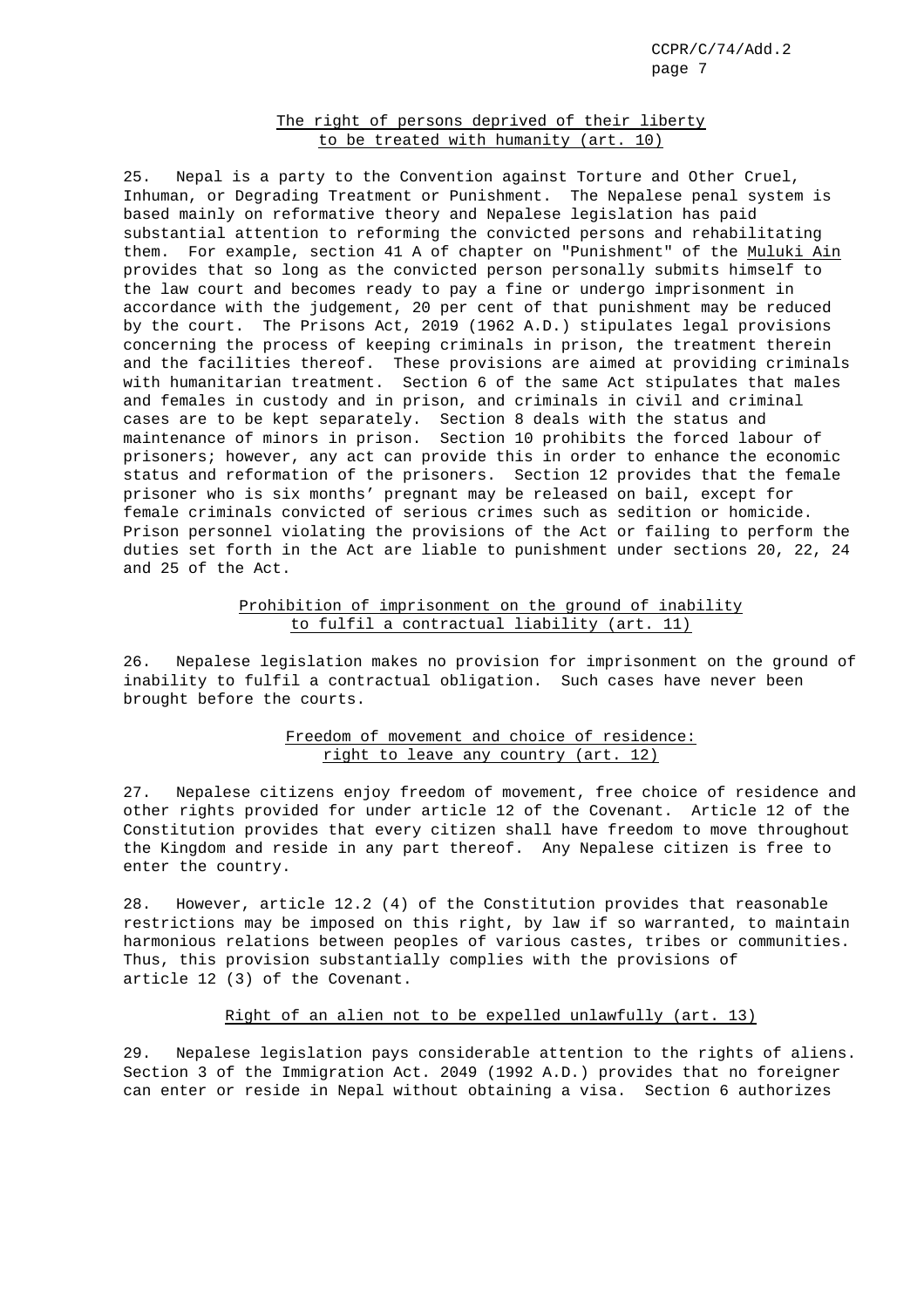personnel appointed by an Immigration Officer or the Director General of the Department of Immigration may, at any time or place, scrutinize or seize the documents relating to the entrance, presence or departure of an alien. Section 5 prohibits aliens from using or making use of fraudulent passports or visas and from stating false particulars including name, age and nationality. According to section 8, an Immigration Officer can initiate an investigation into offenses relating to immigration on the basis of information received, directly or indirectly, from any person. In this regard, he can use the same powers as may be used by the police regarding government cases.

30. Section 9 stipulates that after completing that investigation the Immigrant Officer submits a report to the Director General, who, after following due procedure and with the consent of His Majesty's Government, can make a decision to expel the alien from the territory of Nepal. Under section 11 any alien aggrieved by such a decision can invoke the jurisdiction of the Appellate Court and is entitled to file a petition of appeal within 35 days of the decision in that court.

31. Pursuant to article 13 of the Covenant, an alien found entering the territory of Nepal unlawfully may only be expelled in pursuance of a decision reached in accordance with law; he is allowed to submit arguments against his expulsion under the principle of natural justice followed strictly by the judicial system, and to have his case reviewed by the competent court.

# Equality of all citizens before the courts: right to a fair hearing (art. 14)

32. All proceedings in the law courts, except those deemed prejudicial to the parties, are open. No system of in camera trial is prevalent in the judicial system.

33. Under the Judicial Administration Act. 2048 (1991 A.D.) each and every citizen has a right to invoke the jurisdiction of the concerned District Court (Trial Court) in case of violation of his or her legal rights. The parties to a case have a right of first appeal. Most importantly, under article 88 of the Constitution, any Nepalese citizen may file a petition in the Supreme Court to have any law or any part thereof declared void on the ground of inconsistency with the Constitution. For the violation of any legal right conferred by the Civil Liberties Act, an aggrieved person may file a petition in the concerned Appellate Court under section 17 of that Act. The Appellate Court may, in turn, issue an order of injunction or a writ of mandamus or habeas corpus to that effect.

34. Hence, the Constitution, the Judicial Administration Act, the Civil Liberties Act and other Nepalese legislation provide Nepalese citizens with the right to appropriate recourse before the courts. Citizens are entitled to defend themselves before the courts against any unlawful act perpetrated by a State organ or any of its officials, and against any encroachment upon their honour, dignity, life, health, personal freedom or property and other rights.

35. It has already been mentioned that equality before the law or equal protection of the law is a fundamental right of the citizen or person, as the case may be. The right to equality may not be restricted in any manner except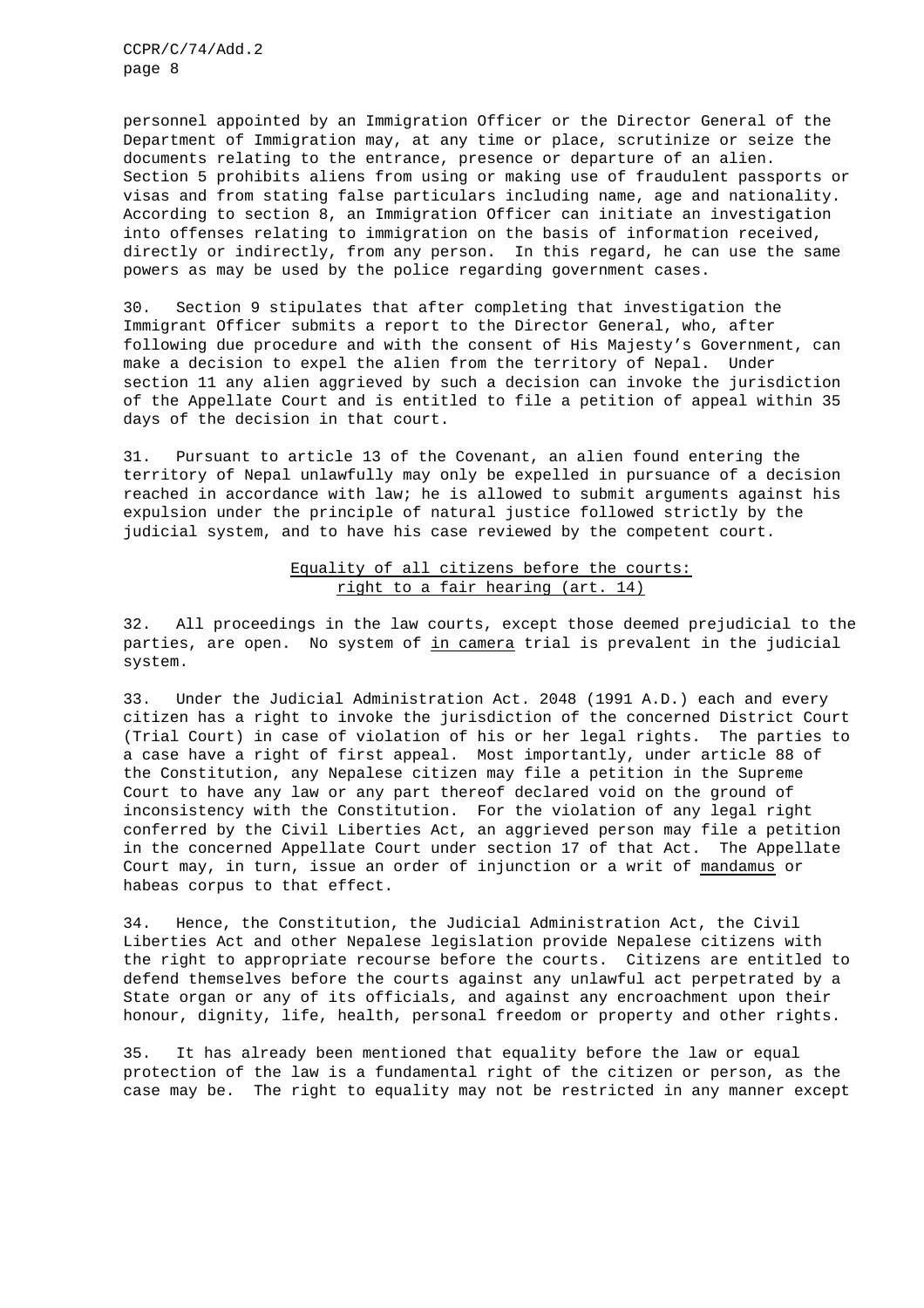in the case of the proviso to article 11 (3). Article 14 of the Constitution contains an extremely important stipulation in it guarantees suspects and accused persons the right to defence. This is ensured through the attendance of a defence lawyer from the moment one is detained, arrested or charged. In pursuance of article 14 of the Covenant, article 26(14) of the Constitution stipulates that the State shall, in order to secure justice for all, pursue a policy of providing free legal aid to indigent persons for their legal representation in keeping with the principle of the Rule of Law.

36. Similarly, section 30 of the chapter on "Court Procedure" (Adalati Bandobast) of the Muluki Ain, for the purpose of realizing and consolidating the concept of natural justice in the course of settlement of disputes or hearing a case, provides that no judge can hear and decide a case involving his blood relatives.

37. Under the law of Nepal an accused person is considered innocent until his guilt is established and is not compelled to be a witness against himself.

#### Right vis-à-vis no crime without law (art. 15)

38. Under the law of Nepal no one is guilty of any criminal offence on account of any act or omission which did not constitute a criminal offence, under law, at the time when it was committed.

39. Article 14 of the Constitution stipulates that no person shall be punished for an act which was not punishable by law when the act was committed, nor shall any person be subjected to a punishment greater than that prescribed by the law in force at the time of the commission of the offence.

40. Nepalese legislation has strictly followed the recognized principle of criminal justice - as enumerated in article 15 of the Covenant - that no substantive laws are to be enacted having ex post facto effect.

# Right to be recognized as a person (art. 16)

41. All citizens are entitled to be treated as persons before the law. They get equal protection. Traffic in human beings is illegal. Any acts detrimental to their dignity or reputation are illegal under the Defamation Act. 2016 (1958 A.D.). Except for special restrictions imposed by a special law, every citizen is recognized as a person.

### Right to privacy (art. 17)

42. Article 22 of the Constitution stipulates that, except as provided by law, the privacy of a person, house, property, document, correspondence or information of anyone is inviolable. This provision can be seen as a measure for the implementation of the provisions of article 17 of the Covenant. Government is considering to initiate a bill in Parliament to safeguard the right to privacy provided by the Constitution.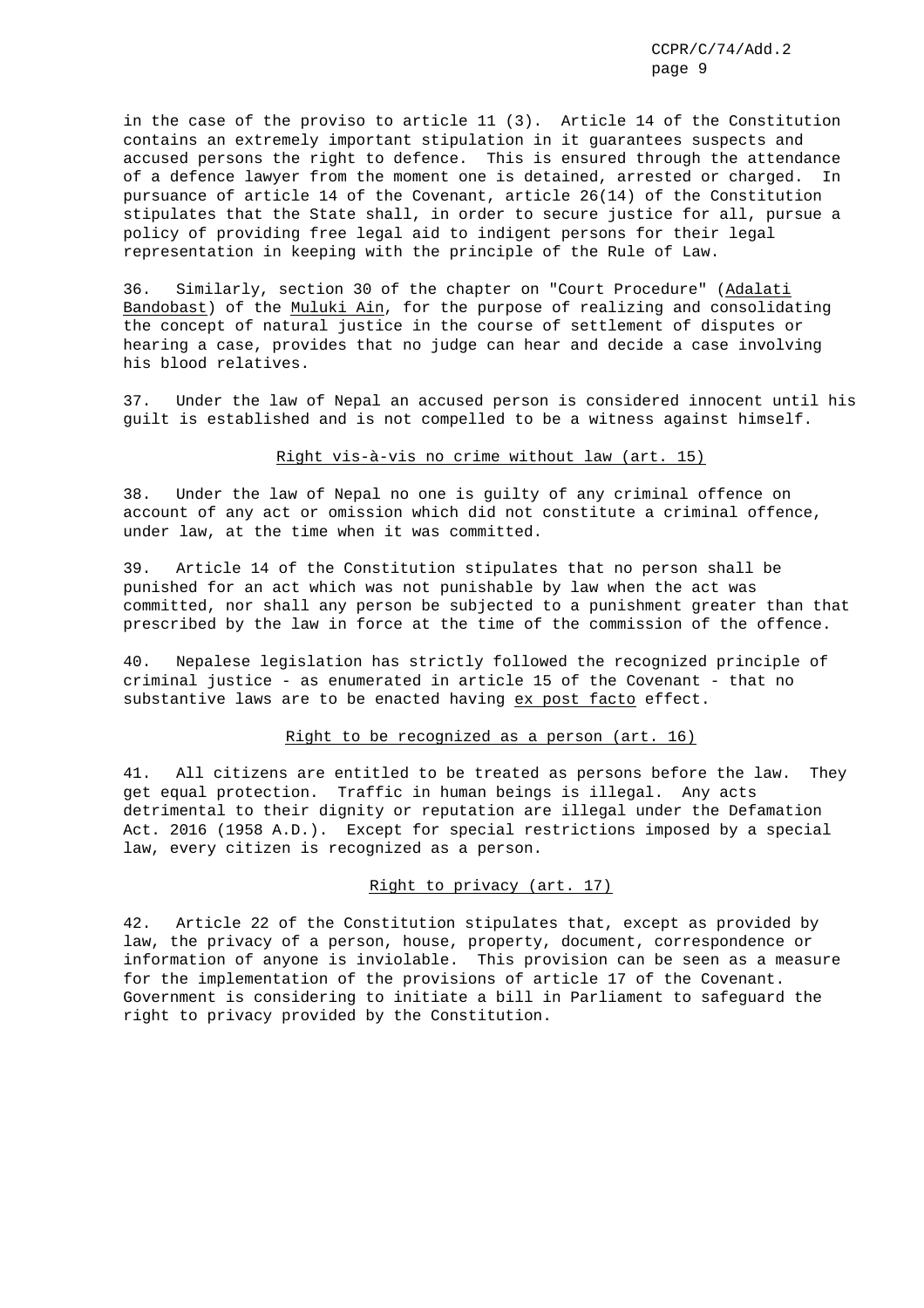# Right to freedom of thought, conscience and religion (art. 18)

43. The Constitution in article 12 (2) (a) and the Civil Liberties Act in sections 6 and 7 guarantee citizens' freedom of thought and conscience. Article 12 of the Constitution stipulates that every citizen has the freedom to profess and practise his own religion as handed down to him from ancient times, having due regard to traditional practices. But no person can convert another person from one religion to another. Every religious denomination shall have the right to maintain its independent existence and for this purpose to manage and protect its religious places and trusts. Section 7 of the Civil Liberties Act also provides the right to religion.

44. Hence, pursuant to article 18 of the Covenant, Nepalese legislation imposes some restrictions on the exercise of this right, imperative from the viewpoint of public safety, order, health, morals, or the fundamental rights and freedoms of others.

# Right to hold and express opinions without interference (art. 19)

45. Since the restoration of multi-party democracy in Nepal, society has been open and transparent. Every citizen has the right to be informed of matters of public concern. The enlargement of guarantees and the implementation of the right of Nepalese citizens to hold and freely express their opinions without interference are paramount components of and effective instruments for the implementation of the Provisions of the Constitution in their true sense. Article 16 of the Constitution provides every citizen with the right to demand and receive information on any matter of public importance. However, the law may restrict this right to the extent of safeguarding national security. This provision is pursuant to article 19(3) of the Covenant.

46. Hence, legal guarantees of the effective exercise by Nepalese citizens of the right to hold and express their opinion without interference are enshrined in the Constitution and other legislation. Article 12 (2) (a) of the Constitution explicitly provides that all citizens shall have freedom of opinion and expression. Article 13 of the Constitution concerns the press and publication rights of the citizen and provides that no news items, articles or other reading material shall be subjected to censorship. Moreover, section 6(1) of the Civil Liberties Act provides freedom of speech and publication to the citizens of Nepal.

## Prohibition of propaganda for war (art. 20)

47. Nepalese legislation prohibits any advocacy of national, racial or religious hatred that constitutes incitement to discrimination, hostility or violence. The Charter of the United Nations has prohibited the use of force and threat of use of force. Nepal, being a member of the United Nations, is vigilant in this matter within its territory.

### Right to peaceful assembly (art. 21)

48. Article 12.2 (b) of the Constitution stipulates the freedom to assemble peacefully and without arms. But reasonable restrictions can be imposed on any act which may undermine the sovereignty, integrity or law and order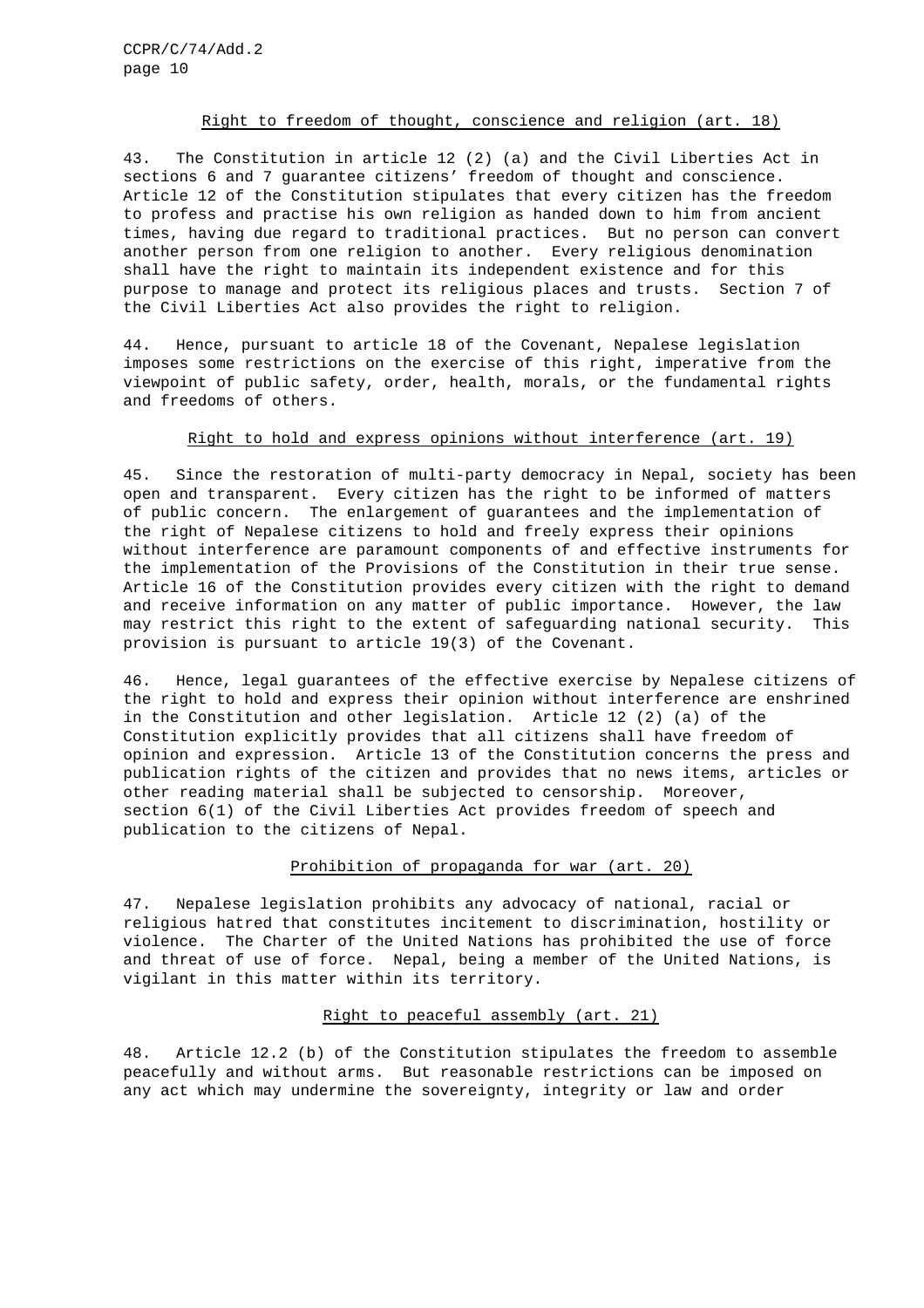situation of the Kingdom of Nepal. This clause complies with the provision of article 21 of the Covenant which stipulates that restrictions may be placed on the exercise of this right which are in conformity with the law and which are necessary in a democratic society in the interests of national security or public safety, public order, the protection of public health or morals or the protection of the rights and freedoms of others.

# Right to freedom of association (art. 22)

49. Article 12.2 (c) of the Constitution stipulates that all citizens are free to form unions and associations of their choice. Section 6(3) of the Civil Liberties Act also provides citizens with this right. Pursuant to article 22(2) of the Covenant, reasonable restrictions can be imposed on the exercise of this right for the protection of the sovereignty and integrity of the country, for maintaining harmonious relations between the peoples of various castes, tribes or communities and for the protection of public morality.

50. Under article 112 of the Constitution, citizens who are committed to common political objectives and programmes are entitled to form and operate political organizations or parties of their choice, to generate or cause to be generated publicity to secure support and cooperation from the general public for their objectives and programmes, and to carry out any other activity for this purpose. Any law, arrangement or decision which restricts any of these activities is considered to be inconsistent with the Constitution and is void. Similarly, such law, arrangement or decision allowing for participation or involvement of only a single political organization or party or persons having a single political ideology in the elections or in the political system of the country is also inconsistent with the Constitution and is void.

51. The Trade Union Act. 2049 (1992 A.D.) has been enacted to protect and promote the vocational and professional rights and benefits of the workers in any institution or corporation. Under section 3 of the Act workers of any institution are allowed to form trade unions for the protection of their professional interests. Under section 4, at least 50 trade unions or 5,000 workers of institutions having a similar nature can, by a contract, form a trade union association. Under section 5 at least 10 trade union associations can, by a contract, form a trade union confederation. Under section 8, a trade union is made an autonomous and a legal person or body. This Act was enacted to recognize and encourage the right of workers to form unions for the protection and promotion of their professional interest. Thus, the Nepalese Constitution and legislation guarantee that everyone has the right to freedom of association with others, including the right to form and join trade unions.

# Right of men and women of marriageable age to marry (art. 23)

52. Nepalese society and the State have protected the family as the natural and fundamental unit of society. According to section 2 of the chapter on "Marriage" of the Muluki Ain, a man aged 21 and a woman aged 18 have the right to marry by mutual own consent. Under the same chapter, a marriage entered into without the free and full consent of the parties is voidable. The chapter contains appropriate steps to ensure the equality of rights and responsibilities of the parties to a marriage, during the marriage and at its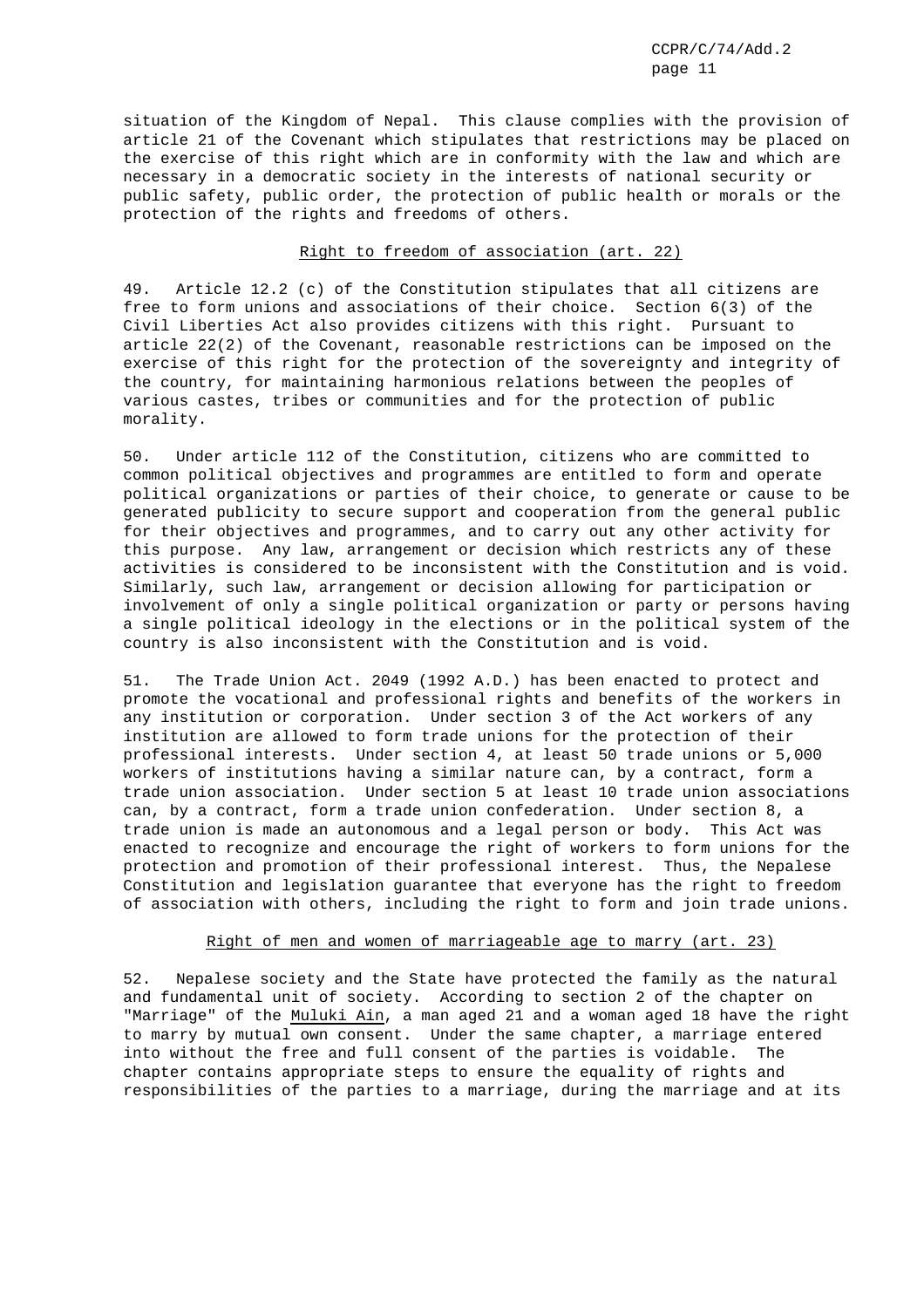dissolution. Section 9 deals with the grounds on which polygamy is allowed. The chapter on "Husband and wife" of the Muluki Ain deals with grounds for divorce, alimony and custody of children.

# Right of the child to be treated as a part of his family, society and State (art. 24)

53. According to article 9(1) of the Constitution a person who is born after the commencement of the Constitution and whose father is a citizen of Nepal at the time of his birth shall be a citizen of Nepal by descent; article  $9(2)$ stipulates that every child who is found within the Kingdom of Nepal the whereabouts of whose parents is unknown shall, until the father of the child is traced, be deemed to be a citizen of Nepal by descent.

54. Nepalese legislation has paid substantial attention to providing every child with the right, without any discrimination as to race, colour, sex, language, religion, national or social origin, property or birth, to such measures of protection as are required by his status as a minor. Article 26(8) of the Constitution states that the State shall make necessary arrangements to safeguard the rights and interests of children. Moreover, the Children's Act. 2048 (1992 A.D.) provides detailed provisions in respect of the rights of children born within the territory of the Kingdom of Nepal.

# Right and opportunity of every citizen to take part in public affairs directly or through his representative (art. 25)

55. Article 25 (4) of the Constitution stipulates that the chief responsibility of the State is to maintain conditions suitable to the enjoyment of the fruits of democracy through wider participation of the people in the governance of the country and by way of decentralization. The preamble to the Constitution stipulates the consolidation of the adult franchise and the widest possible participation, multi-party democracy and a parliamentary system as its primary feature and objective.

56. Under article 47 of the Constitution a citizen of Nepal having attained 25 years of age and 35 years of age, not disqualified under any law, may be a candidate for election to the House of Representatives and the National Assembly respectively. Moreover, under article 45 of the Constitution, every Nepali citizen who has attained the age of 18 is entitled to exercise his or her right of franchise. Similarly, the Local Authority Election Act, 1992 provides that every citizen after attaining the age of 18 is entitled to cast his or her vote for electing officials for the local authority.

57. Hence, each has a right to vote and to be elected, at the local or national election, by universal and adult suffrage and by secret ballot. Under the Civil Services Act. 2049 (1993 A.D.) all citizens have right to access, on general terms of equality, to public services in Nepal.

### Right to equality before the law (art. 26)

58. Article 11 of the Constitution provides that all citizens are equal before the law and are entitled without any discrimination to the equal protection of the law. Article 11 (2) of the Constitution ensures that in the